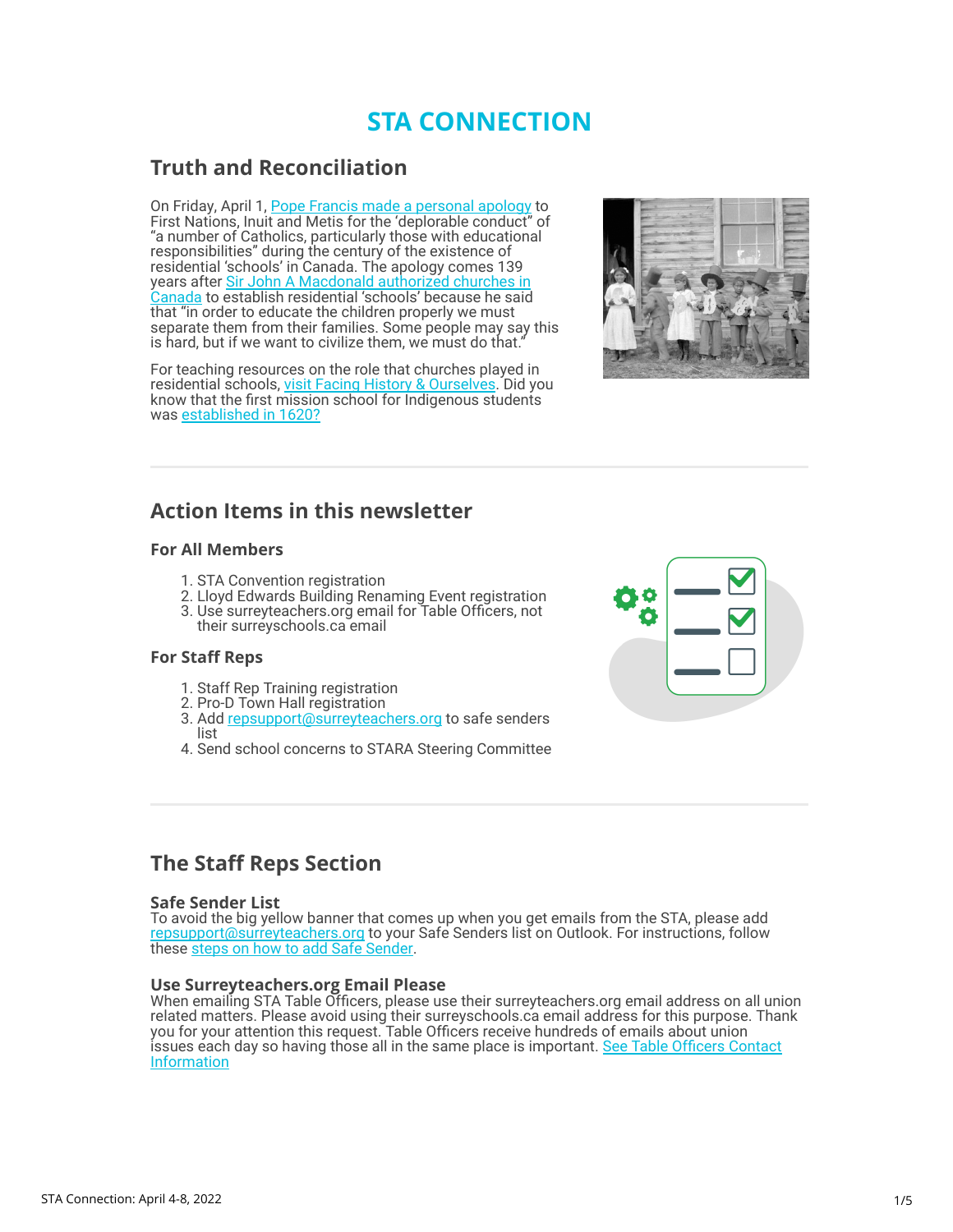#### **Connect with your STARA Steering Committee**

We know you're busy doing a million and one things, and it can be hard to remember all the issues that have popped up in between STARA meetings. There's two easy ways to get these items off your mental load!

- 1. You can submit a school concern anytime via www.bit.ly/starep1 (and either ask for a response or speak to it at the next meeting).
- 2. You can email the STARA Steering committee (STARA@surreyteachers.org) with any possible issue or motion that you'd like to address during the meeting (or with your questions/ideas/suggestions!)

#### **Staff Rep Training**

We are offering Staff Rep Training on **April 13, 19, 20, and 21.** The BCTF portion, "Is it a Grievance? Problem Solving at the School Level Workshop", gives union representatives an understanding of the grievance procedure for solving disputes. The Local portion, "Organizing to Win", is a workshop adapted from the course Organizing 4 Power, by Jane McAlevey and Secrets of a Successful Organizer, by Labor Notes. [Register now](https://surreyteachers.us20.list-manage.com/track/click?u=37ec644ae87e34b54b3912660&id=252d42b335&e=7261da6bdb)



# **Health and Safety**

With the updated Provincial COVID-19 Health & Safety Guidelines, our Medical Health Officer from [Fraser Health has provided a list of activities that can return to pre-pandemic practices. Read](https://surreyteachers.us20.list-manage.com/track/click?u=37ec644ae87e34b54b3912660&id=ef7e65ea62&e=7261da6bdb) more

## **Collective Agreement Notes**

To learn more, please visit the [Collective Agreement](https://surreyteachers.us20.list-manage.com/track/click?u=37ec644ae87e34b54b3912660&id=437232be14&e=7261da6bdb).

## **Job Share Agreement**

The Surrey School District and the Surrey Teachers' Association have signed an agreement that extends the April 1 job share deadline for members waiting for entitlements for their specific position. The deadline will be extended by one calendar week from the date that entitlements for a teacher's specific position were sent to principals. [Read more](https://surreyteachers.us20.list-manage.com/track/click?u=37ec644ae87e34b54b3912660&id=96bec89239&e=7261da6bdb)

#### **Economic Welfare Committee**

The Economic Welfare Committee needs more help in organizing a Town Hall to discuss how salaries and benefits are impacted by **maternity and parental** leaves. Join us to help plan what we should tell members about what they should know *before* they go on maternity leave and what they should consider when they return to work. To join the committee [complete this form](https://surreyteachers.us20.list-manage.com/track/click?u=37ec644ae87e34b54b3912660&id=b82ebafc45&e=7261da6bdb) and email it to [reception@surreyteachers.org](mailto:reception@surreyteachers.org)

#### **Round 1 Transfers**

There are three parts to the transfer process. The first is the online application. Apply for postings using Employee Self-Serve. The other two parts to the transfer process are the interview and a reference check. The STA's position is that the interview should come first, followed by the reference check. The district does not agree. Learn more about the [District's hiring policies.](https://surreyteachers.us20.list-manage.com/track/click?u=37ec644ae87e34b54b3912660&id=67ef218050&e=7261da6bdb) [Read](https://surreyteachers.us20.list-manage.com/track/click?u=37ec644ae87e34b54b3912660&id=5bb6075791&e=7261da6bdb) [More](https://surreyteachers.us20.list-manage.com/track/click?u=37ec644ae87e34b54b3912660&id=5bb6075791&e=7261da6bdb)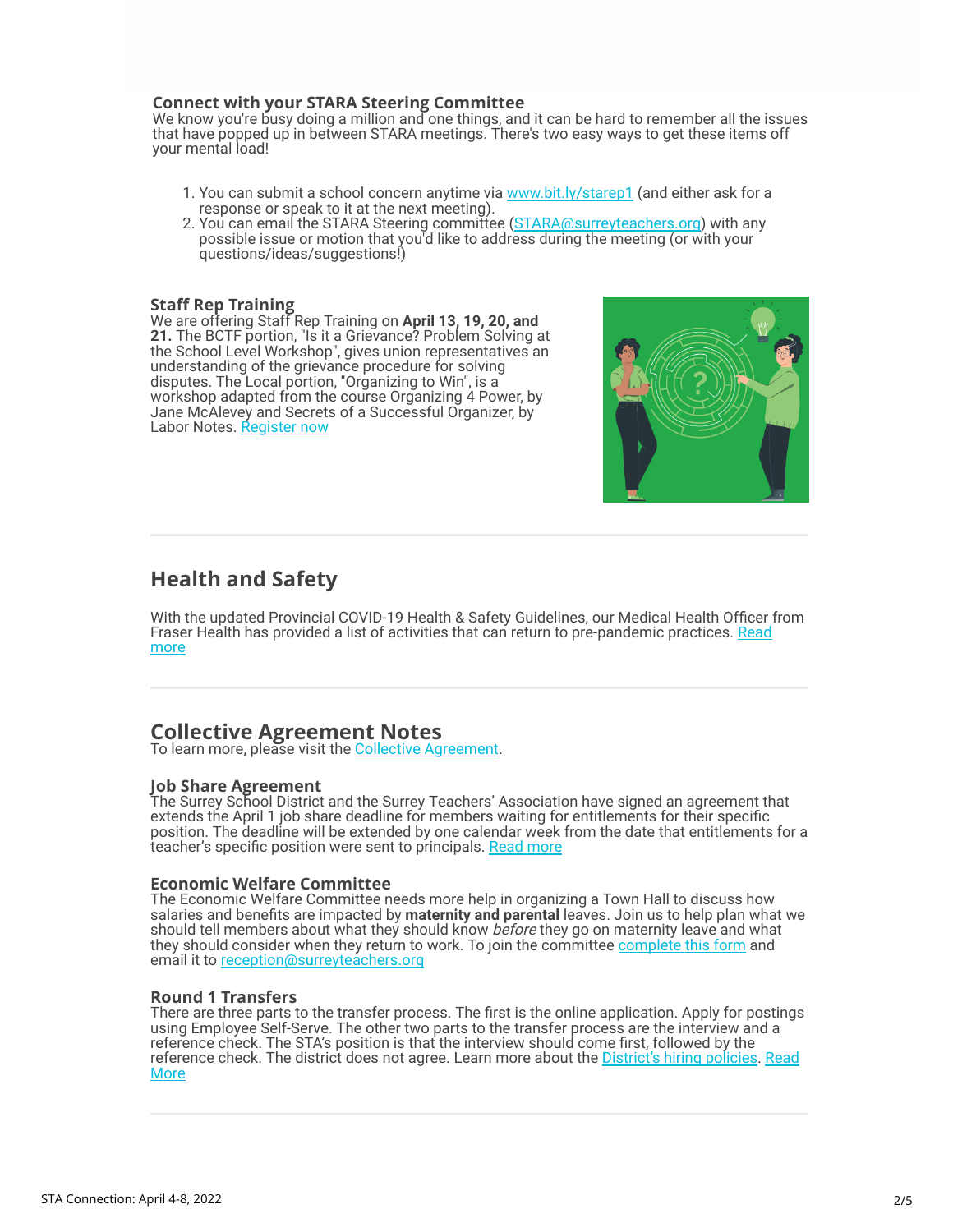# **Professional Development**

## **Summer Pro-D Townhall – April 13, 2022**

We will be presenting a **S**ummer Pro-D Townhall on **April 13, 2022,** from 3:30pm - 5:00 pm via Zoom. This will be an open forum for you to bring forward your concerns, ask questions, and share ideas with other Pro-D Reps. You can submit your Pro-D questions during your registration. [Register now](https://surreyteachers.us20.list-manage.com/track/click?u=37ec644ae87e34b54b3912660&id=b205e3b2f0&e=7261da6bdb)

## **STA Convention 2022 (Virtual)**

[Registration for the STA Convention](https://surreyteachers.us20.list-manage.com/track/click?u=37ec644ae87e34b54b3912660&id=a79b92f07d&e=7261da6bdb) opened on Monday, April 4th. There is an Early Bird prize draw for those who register prior to April 14th. The Convention will be virtual this year again. We are still looking for more presentations for the secondary theme. If you've got a great idea to share with secondary teachers, [submit your workshop proposal](https://surreyteachers.us20.list-manage.com/track/click?u=37ec644ae87e34b54b3912660&id=4ef0774a4e&e=7261da6bdb) by Friday, April 8.



## **Pro-D Funding Draws**

Because we did not have Professional Development Funding Draws at our Annual General Meetings in 2020 and 2021 due to COVID-19, we are going to be drawing 12 applications at our Annual General Meeting in May 2022! To be considered, completed application forms and accompanying documentation must be received by the STA office before 4:00 p.m. on the first school day of May (May 2nd). [Read more](https://surreyteachers.us20.list-manage.com/track/click?u=37ec644ae87e34b54b3912660&id=90215bacc8&e=7261da6bdb)

## **STA Awards**

#### **STA Scholarships and Bursaries**

Every Spring, the STA sends \$1,500 to each Secondary school-site and \$500 to each Learning Centre for scholarships and bursaries for graduating students. The STA also grants 4 Jennifer Wadge Memorial Social Justice Awards and two Indigenous Students bursaries. Deadline for applications is May 13, 2022. [Read more](https://surreyteachers.us20.list-manage.com/track/click?u=37ec644ae87e34b54b3912660&id=0a68447ae5&e=7261da6bdb)

#### **STA Honourary Awards**

The Surrey Teachers' Association would like to formally recognize those members who have rendered exceptional services to our profession and union, whose achievements in their careers and/or whose contributions in our union have earned them distinction and brought honour to our profession and Association. Please submit nominations to Kevin Amboe, 2nd Vice President, Awards Chairperson. Courier no. 000 or [sta@surreyteachers.org](mailto:sta@surreyteachers.org) by Thursday, April 14. [Read](https://surreyteachers.us20.list-manage.com/track/click?u=37ec644ae87e34b54b3912660&id=2d8af2dd10&e=7261da6bdb) [more](https://surreyteachers.us20.list-manage.com/track/click?u=37ec644ae87e34b54b3912660&id=2d8af2dd10&e=7261da6bdb)

## **Announcements**

#### **Special General Meeting**

There will be a Special General Meeting on Wednesday, April 20 followed by STARA. If you have previously registered for STARA and General meetings this year, you will receive your meeting package and voting keys closer to the meeting date. If you have not yet registered to attend these governance meetings, please [register now.](https://surreyteachers.us20.list-manage.com/track/click?u=37ec644ae87e34b54b3912660&id=c05cd35843&e=7261da6bdb)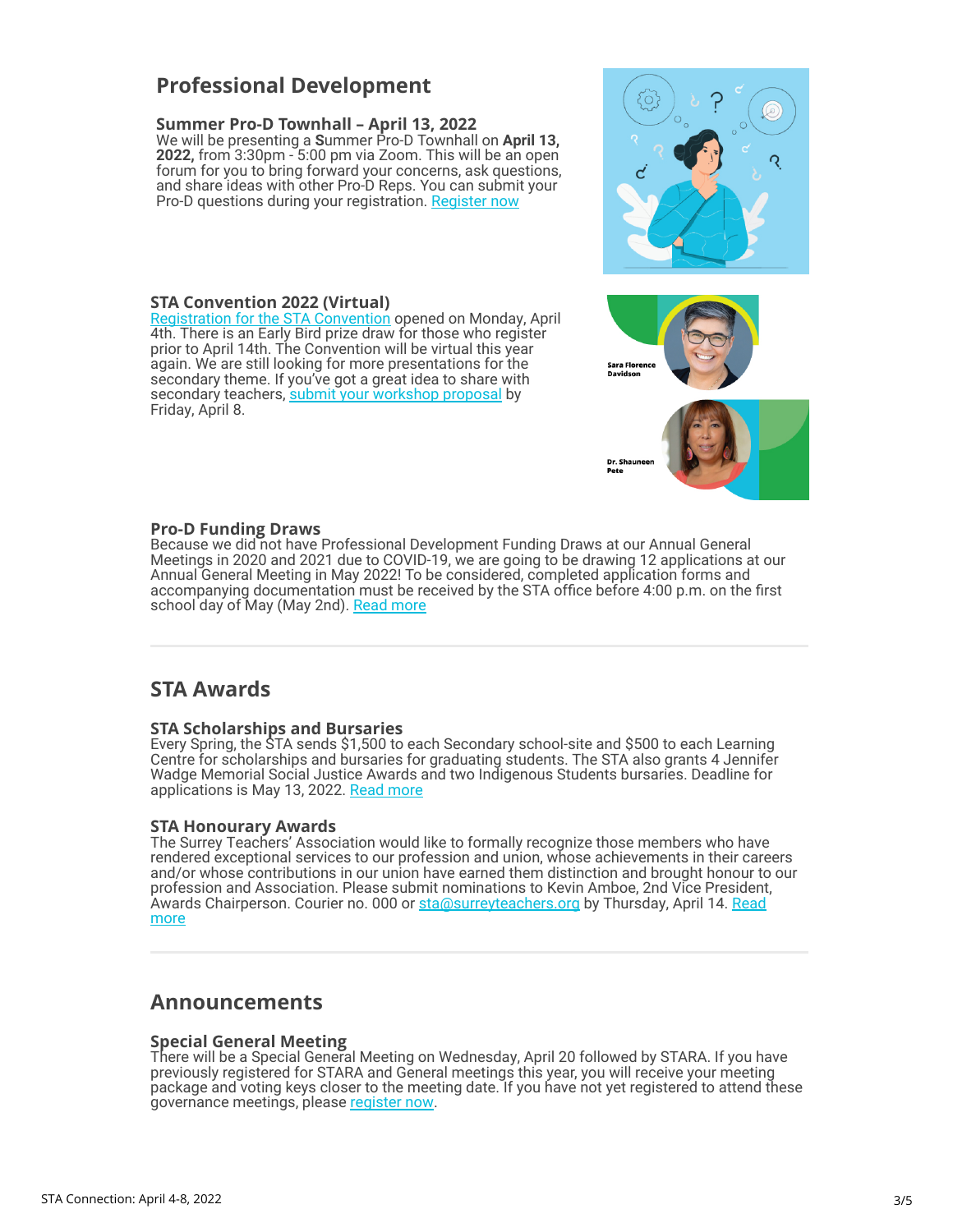**Lloyd Edwards Building Renaming Celebration**

We will be hosting an event to mark the renaming of the STA building from Park Place Building to Lloyd Edwards Building on Saturday, April 30, 2022. You're invited to join us from 1:00 pm - 3:30 pm at Queen Elizabeth Secondary School, 9457 King George Blvd.

Lloyd Edwards was the first Black President of Surrey Teachers' Association who, on February 15, 1974, led the STA's protest against the Surrey School Board's increase of class sizes. [Register now](https://lloydedwards2022.eventbrite.ca/)

#### **STA New Teachers' Conference**

Are you new to teaching? Do you have questions about what you union has to offer? Your pay cheque? Your contract? For answers, you can attend our New Teachers' Conference that will be held via Zoom on May 4, 2022, from 9:00 am to 3:00 pm. Release time is provided for you to attend. Details will be sent after you register. Register now

**Note:** Registration is open to teachers in the first 3 (or so) years of teaching, who have not attended before. Teachers Teaching on-Call who do not have a part-time contract are not eligible to attend this event. We will hold a TTOC event in June.

#### **Truth & Reconciliation Advocate coming in June**

Have you been using the lesson resources suggested in the Truth and Reconciliation section of the STAC each week? If so, please consider submitting an article about your experiences for the next Advocate which is scheduled to be published in June 2022 in recognition of National Aboriginal Day. Have you taken a [personal pledge](https://surreyteachers.us20.list-manage.com/track/click?u=37ec644ae87e34b54b3912660&id=262cd5df66&e=7261da6bdb) to work on truth and reconciliation? Consider writing an article about your experiences fulfilling your pledge. Submit all articles to [communications@surreyteachers.org](mailto:communications@surreyteachers.org) by Monday, May 9.

#### **Museum of Anthropology Educator After Hours**

Register for a teachers-only evening hosted by the MOA Education team and learn how to make the most of your MOA Field Trip.

Preview the range of digital and in-person school programs, rentable teaching kits, and resources that MOA has to offer. Get after-hours access to MOA's galleries and exhibitions with knowledgeable facilitators stationed throughout. Learn more about MOA's Native Youth Program and our upcoming exhibition **Xicanx: Dreamers + Changemakers**, opening May 12, 2022. [Register now](https://ubc.ca1.qualtrics.com/jfe/form/SV_8GoJg6GSBZPJcz4)

#### **Support for Hospitality Workers**

Join locked out Hilton Metrotown workers and Asian Canadian Labour Alliance BC for a conversation about what it means for Unequal Women to be part of the longest hotel lockout in the province's history  $-$  and what it takes to keep on fighting. [Register now](https://surreyteachers.us20.list-manage.com/track/click?u=37ec644ae87e34b54b3912660&id=e15b982c78&e=7261da6bdb)